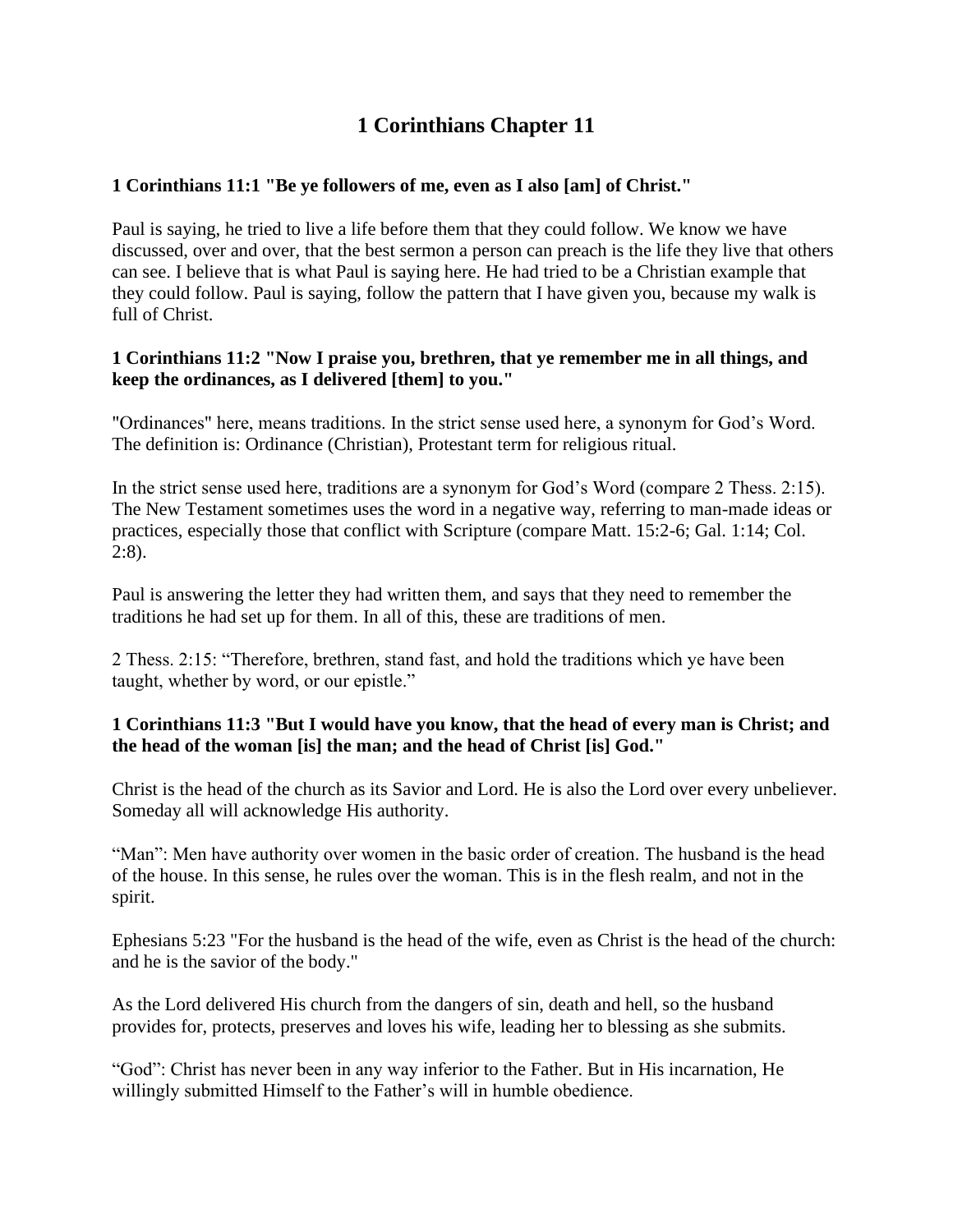The family on earth is a replica of the family in heaven. Father God is over all. All believers in Christ are the bride of Christ. We are all sons of God by adoption. Male and female genders are in the flesh for the earth, and have nothing to do with the spirit of mankind. The family on earth should still observe the man being the head of his family. The law of the land at the time that Paul wrote this was the basis for part of this tradition. The problem is that many do not differentiate between the spirit and the flesh. Paul is trying to teach them a way to live peaceably upon the earth. In many of the countries in the world today, this tradition is still the law of the land.

## **1 Corinthians 11:4 "Every man praying or prophesying, having [his] head covered, dishonoreth his head."**

"Covered … dishonoreth": This is probably a reference to men wearing a head covering, which seems to have been a local custom. Jews began wearing head coverings during the fourth century A.D., although some may already have been wearing them in New Testament times. Apparently, Corinthian men were doing the same, and Paul informs them that it is a disgrace. Paul is not stating a universal law from God, but acknowledging a local custom, which did reflect divine principle. In that society, a man's uncovered head was a sign of his authority over women, who were to have their heads covered. For a man to cover his head was to suggest a reversal of proper roles.

This is also saying that a man should not pray in public with his hat on. We read that the head of man was Christ. When he is praying or prophesying, it should be obvious that Christ is his head and show proper respect.

## **1 Corinthians 11:5 "But every woman that prayeth or prophesieth with [her] head uncovered dishonoreth her head: for that is even all one as if she were shaven."**

Wherever and whenever women do pray and proclaims the Word appropriately, they must do so maintaining a proper distinction from men.

"Uncovered": In the culture of Corinth, a woman's covered head while ministering or worshiping was a symbol to signify a subordinate relationship to her husband. The apostle is not laying down an absolute law for women to wear veils or coverings in all churches for all time, but is declaring that the symbols of the divinely established male and female roles are to be genuinely honored in every culture. As in the case of meat offered to idols (in chapters 8 and 9), there is nothing spiritual about wearing or not wearing a covering. But manifesting rebellion against God's order was wrong.

"Dishonors her head": "Head" may refer to her own self being disgraced by refusing to conform to recognized symbols of submission or to her husband, who is disgraced by her behavior.

## **1 Corinthians 11:6 "For if the woman be not covered, let her also be shorn: but if it be a shame for a woman to be shorn or shaven, let her be covered."**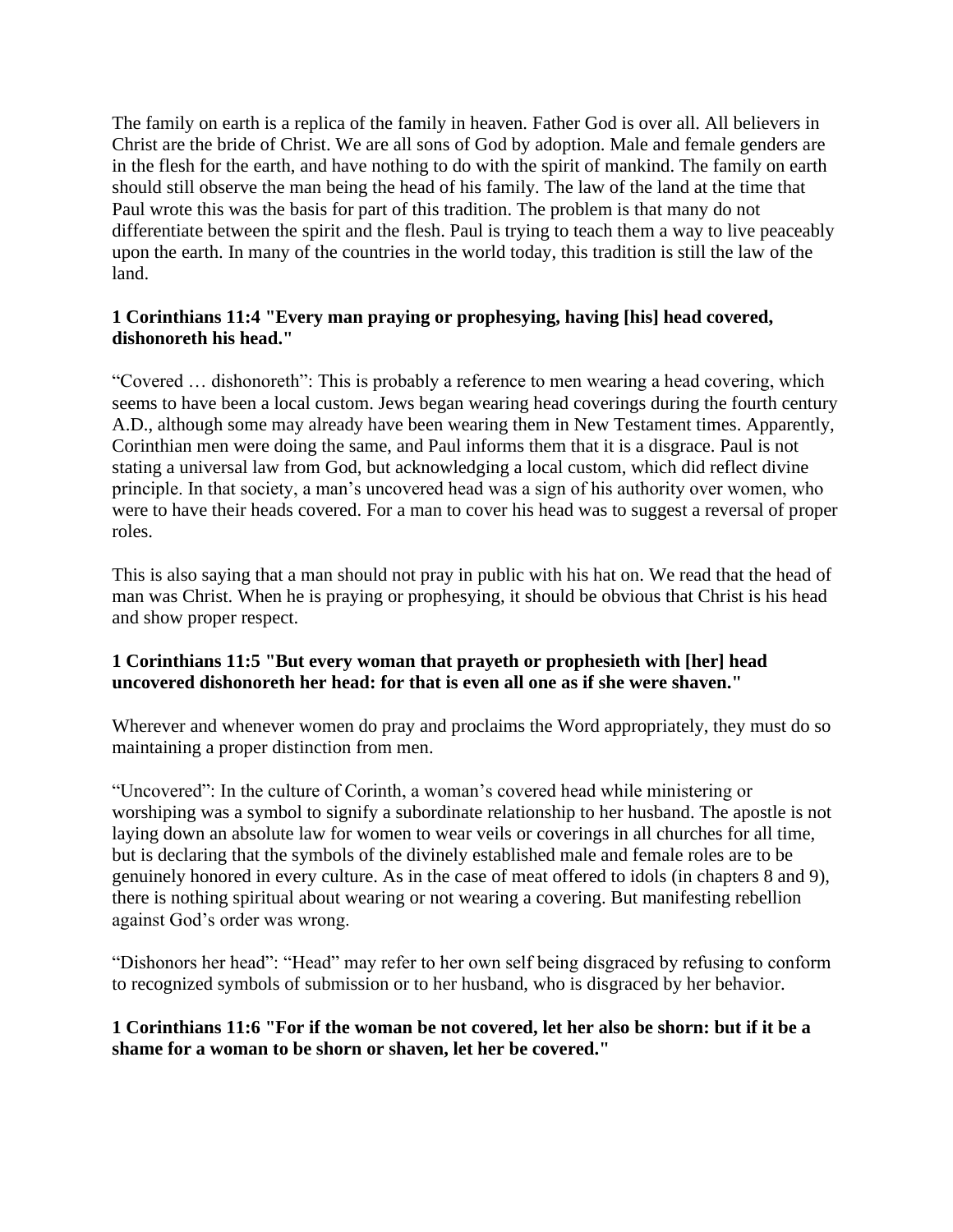"Shame … to be shorn": In that day, only a prostitute or a feminist would shave her head. If a Christian woman rejected the covering that symbolized her submission in that culture, she might as well have shaved her head, the shame was similar.

## **1 Corinthians 11:7 "For a man indeed ought not to cover [his] head, forasmuch as he is the image and glory of God: but the woman is the glory of the man."**

Though men and women were both created in God's image (Gen. 1:27), it is man who bears the glory of God uniquely by his role. Like God, he is given a sphere of sovereignty as the earthly sovereign over God's created order.

Genesis 3:16 "Unto the woman he said, I will greatly multiply thy sorrow and thy conception; in sorrow thou shalt bring forth children; and thy desire [shall be] to thy husband, and he shall rule over thee."

#### **1 Corinthians 11:8-9 "For the man is not of the woman; but the woman of the man." "Neither was the man created for the woman; but the woman for the man."**

What Paul is probably referring to here is the fact that God made man from the dust of the earth. He made him in His own image. Woman was taken from the rib of man next to his heart. She was not made from his heel bone, for him to walk on her, neither was she made from his head bone to rule over him. She was to walk with him side by side as his helpmeet.

The word "woman" means taken from man. They two shall be one flesh. The man and his wife are one in the flesh. Man, was lonesome, and God made him a mate.

Genesis 1:27 "So God created man in his [own] image, in the image of God created he him; male and female created he them."

The word "man", in this verse, means a human being, or mankind. Later on, another word is translated man which means a male person.

Genesis 2:23 "And Adam said, This [is] now bone of my bones, and flesh of my flesh: she shall be called Woman, because she was taken out of Man."

Even though the woman came from the rib of man, she was also made in the image of God. God created man (mankind), in his own image from (Genesis 1:27, see above).

#### **1 Corinthians 11:10 "For this cause ought the woman to have power on [her] head because of the angels."**

The man's head is to be uncovered, to symbolize his being made in the image and glory of God; and the woman's head is to be covered to acknowledge that she was made of man, and that she is in subjection to him. By acknowledging such, she is not a helpless slave to her husband; but, rather, by humbling herself in such a way, she has power on her head because of the angels. God places the angels to help and protect her in her needs.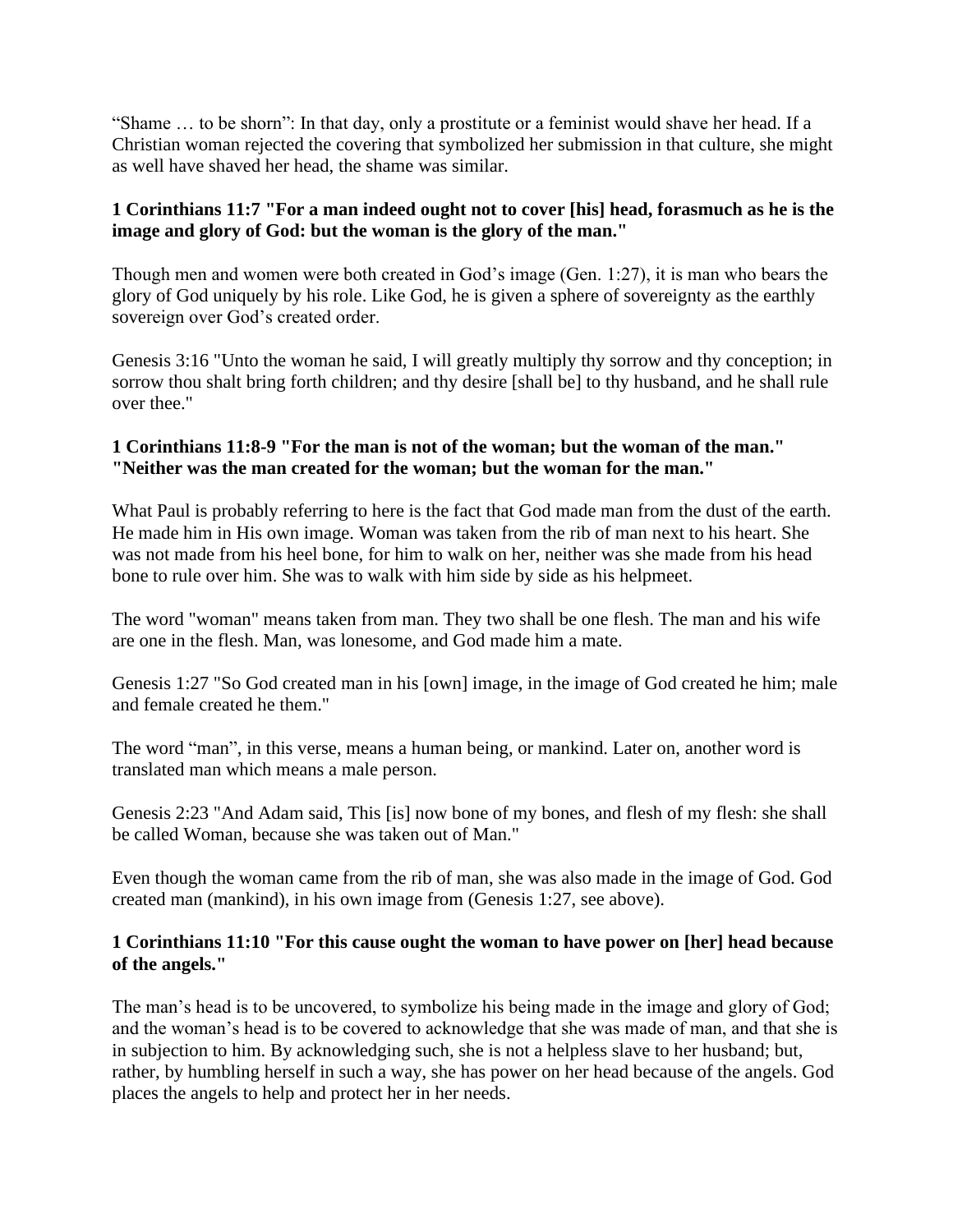1 Corinthians 11:15 "But if a woman have long hair, it is a glory to her: for [her] hair is given her for a covering."

Women are to be submissive by wearing the symbol of authority so as not to offend these most holy and submissive creatures who watch the church (Matt. 18:10). Who were present at the creation and when God designed the order of authority for men and women.

Matt. 18:10 "Take heed that ye despise not one of these little ones; for I say unto you, That in heaven their angels do always behold the face of my Father which is in heaven."

#### **1 Corinthians 11:11 "Nevertheless neither is the man without the woman, neither the woman without the man, in the Lord."**

Now we see that Paul is saying something entirely different. Surely one could not be without the other. Woman could not be without man, but man could not be without a woman to birth him either. All believers, male and female, are equal in the Lord and complementary in the Lord's work. Their roles are different in function and relationships, not in spirituality or importance.

## **1 Corinthians 11:12 "For as the woman [is] of the man, even so [is] the man also by the woman; but all things of God."**

We know that God is Creator of all mankind. It is not any of our business how He goes about it. God had all of this figured out from the foundation of the world. This is all part of the plan God had for mankind. Long before the temptation in the Garden of Eden, God told man to populate the earth. There is no sin in the creative act, if it is done in the way God planned from the beginning. The sin in the garden was not the fact that this husband and wife slept together, but in the fact, they disobeyed God.

#### **1 Corinthians 11:13 "Judge in yourselves: is it comely that a woman pray unto God uncovered?"**

"Is it comely": Aside from apostolic command, Paul asked, in effect, "Isn't it self-evident that women should not be uncovered?

## **1 Corinthians 11:14-15 "Doth not even nature itself teach you, that, if a man have long hair, it is a shame unto him?" "But if a woman have long hair, it is a glory to her: for [her] hair is given her for a covering."**

The term can convey the idea of basic human awareness, i.e., the innate sense of what is normal and right. The male hormone, testosterone, speeds up the loss of hair in men. Estrogen causes women's hair to grown longer and for a longer time. Women are rarely bald, no matter how old. This physiology is reflected in most cultures in the custom of longer hair on women. God has given her hair as a covering to show tenderness, softness and beauty.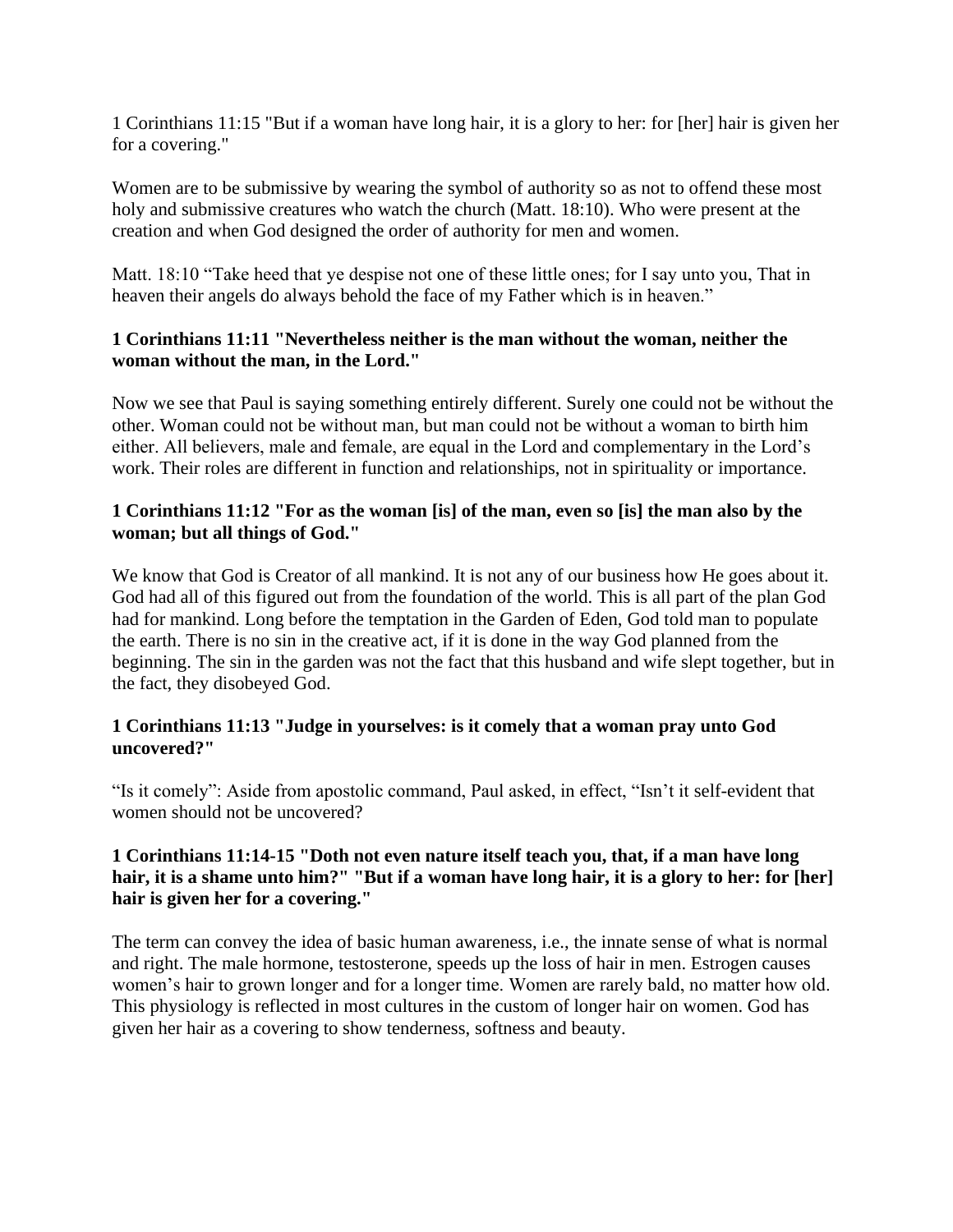If a man had long hair, it would be as if he is saying, he is ashamed of Christ who is his head. "Nature" in the verse above, means something within you. Your own good sense tells you long hair on a man is a shame.

I believe the reason that Paul has brought the thing about the hair up is, he is trying to explain that women should not wear their clothes and cut their hair to appear to be a man and that men should not wear long hair and appear to be a woman. He is speaking out against homosexuality and lesbianism.

If you are a woman, be proud that you are a woman, do not try to be a man. The same goes for the man. Be proud that you are a man. Do not try to be a woman. God did not make any mistakes, when He made you. In the Old Testament, there was an occasion for a man to grow his hair long, when he took the Nazarite vow. He was humbling himself before God for a period of time. At the end of the vow, he would cut his hair and sacrifice it. This was very much like the fast Christians enter in today, when praying for some specific thing. The long hair here, was short lived.

Again, the meaning of "Uncovered" as it was explained (in verse 5). In the culture of Corinth, a woman's covered head while ministering or worshiping was a symbol to signify a subordinate relationship to her husband.

#### **1 Corinthians 11:16 "But if any man seem to be contentious, we have no such custom, neither the churches of God."**

"No such custom": Neither the Lord, the apostles, nor the churches would allow female rebellion. Women were to maintain their distinctively feminine hairdos; and when custom dictated, they should wear a covering.

# **1 Corinthians 11 Questions**

- 1. Be ye followers of me, even as I also am of  $\qquad \qquad$ .
- 2. What is the best sermon a person can give to others?
- 3. What had Paul tried to be before him?
- 4. What does "ordinances", in verse 2, mean?
- 5. Traditions are of  $\qquad$ .
- 6. The \_\_\_\_\_\_ is the head of the wife in the family.
- 7. Who makes up the body of Christ?